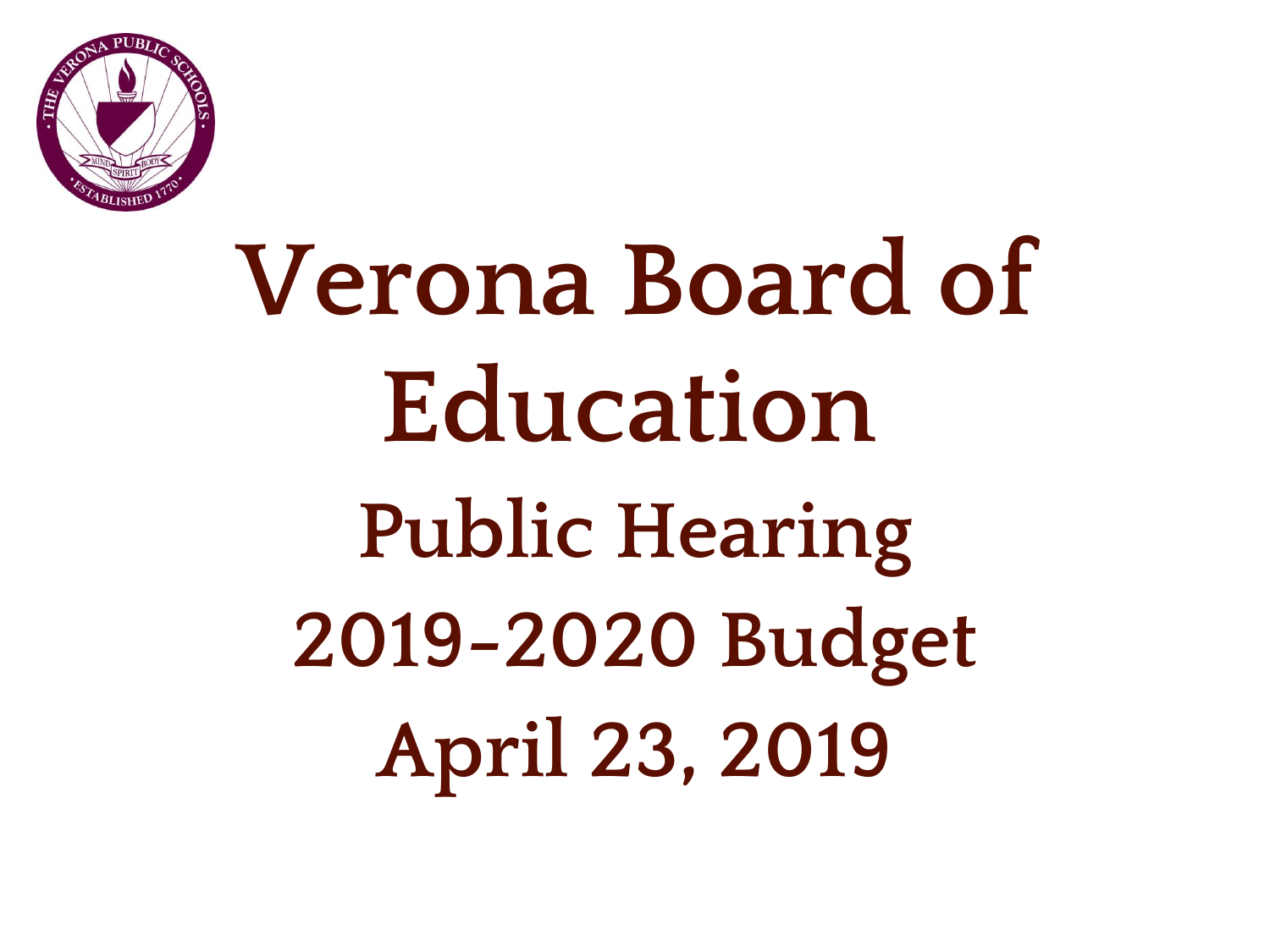## **BUDGET TIMELINE**

| November 2018        | Administrative team identifies 2019-2020 budgetary<br>needs                         |
|----------------------|-------------------------------------------------------------------------------------|
| December 2018        | Building budgets submitted to Superintendent of<br>Schools for review               |
| January - April 2019 | Board of Education Finance Committee meets regularly<br>to review budget requests   |
| March 26, 2019       | Board of Education Public Meeting<br>adopts the preliminary 2019-2020 school budget |
| April 23, 2019       | Adoption of final public budget - Final Budget<br>Presentation                      |
| October 2019         | <b>Public presentations</b>                                                         |
| November 2019        | School Board Election - two seats up for election                                   |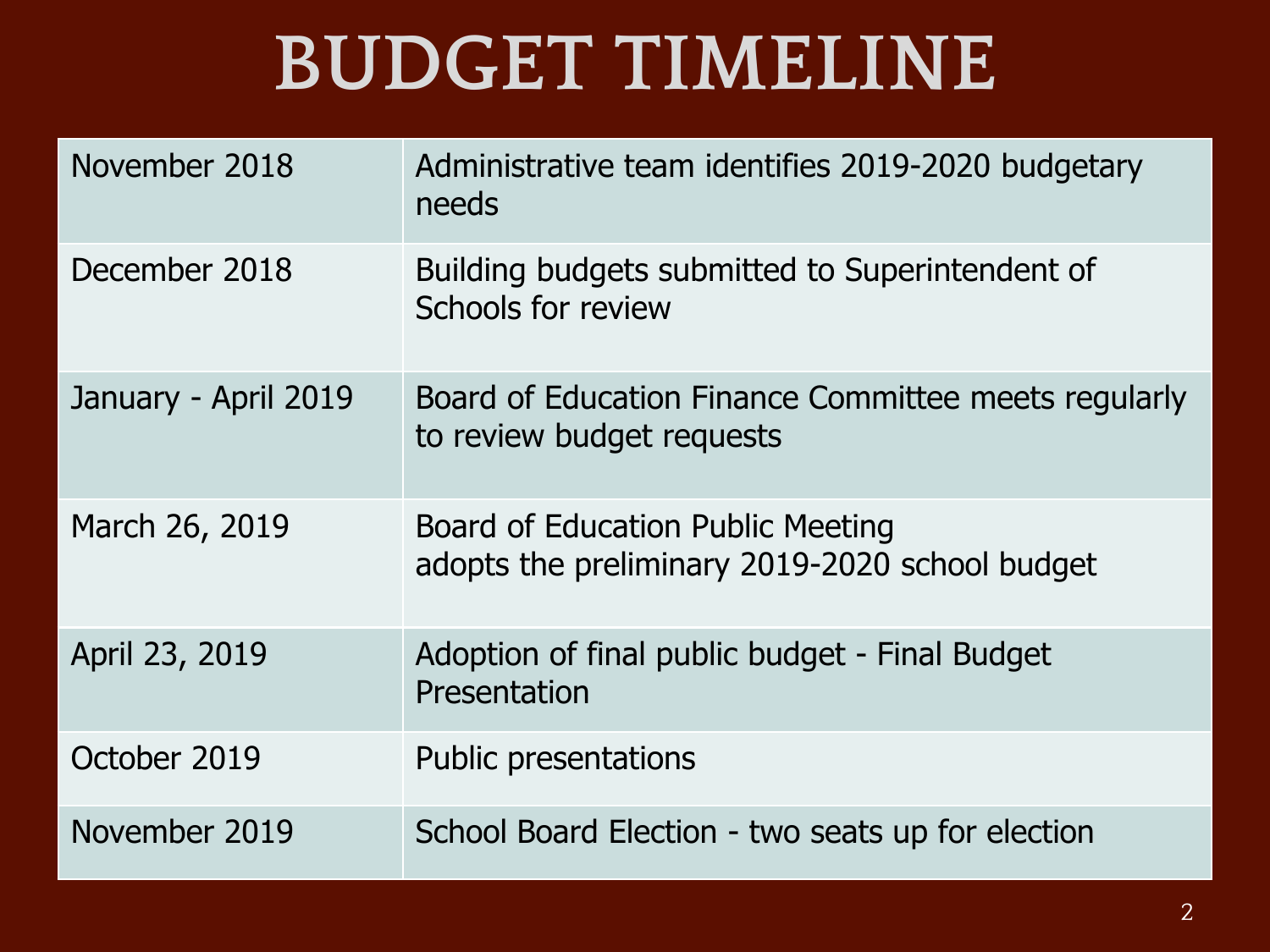# **BUDGET CONSTRAINTS**

- **Tax levy cap at 2% for school budget growth pursuant to NJ Legislation (2010)**
- **2% cap on the property tax levy prohibitive to increase district's operating budget without approval through second questions from the local taxpayer**
- **Reduction in state aid amounts to a cumulative loss over \$6 million to Verona Public Schools since 2011**
- Local school budget funded by nearly 94% of local **property taxes with little assistance from Trenton**
- **Increased enrollment due to potential housing development expansion presents challenges within the confines of 2% cap**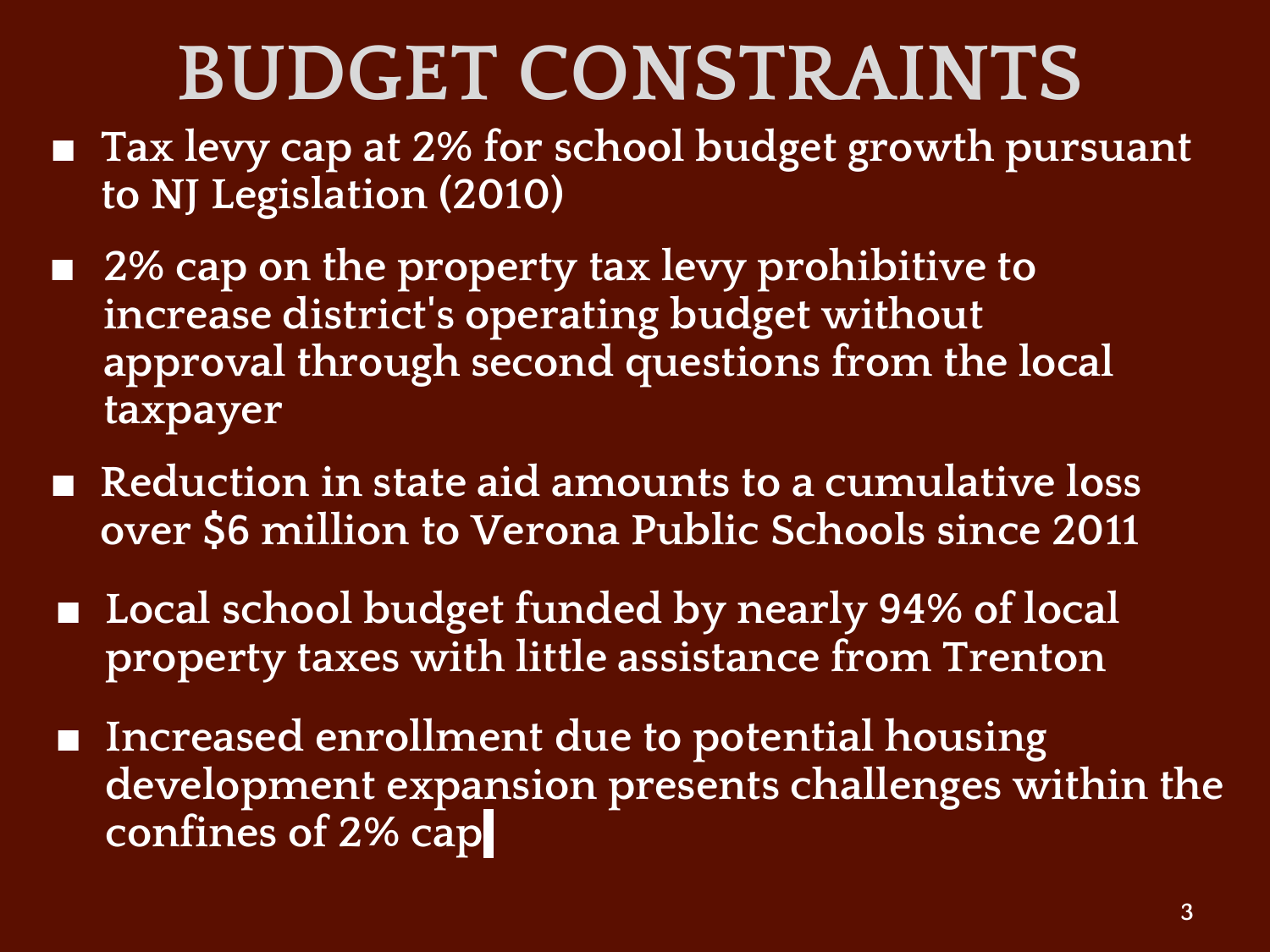## **BUDGET VARIABLES**

- Leveraged financing for technology purchases
- **Lower special education cost increases**
- **Staffing retirements post budget adoption**
- **Staffing reductions and consolidation**
- **Additional state aid July 2018 post budget adoption**
- Increase in state aid for 2019-2020 school year
- Further streamlined efficiencies within line items **during budget process**
- Lower health care premium increases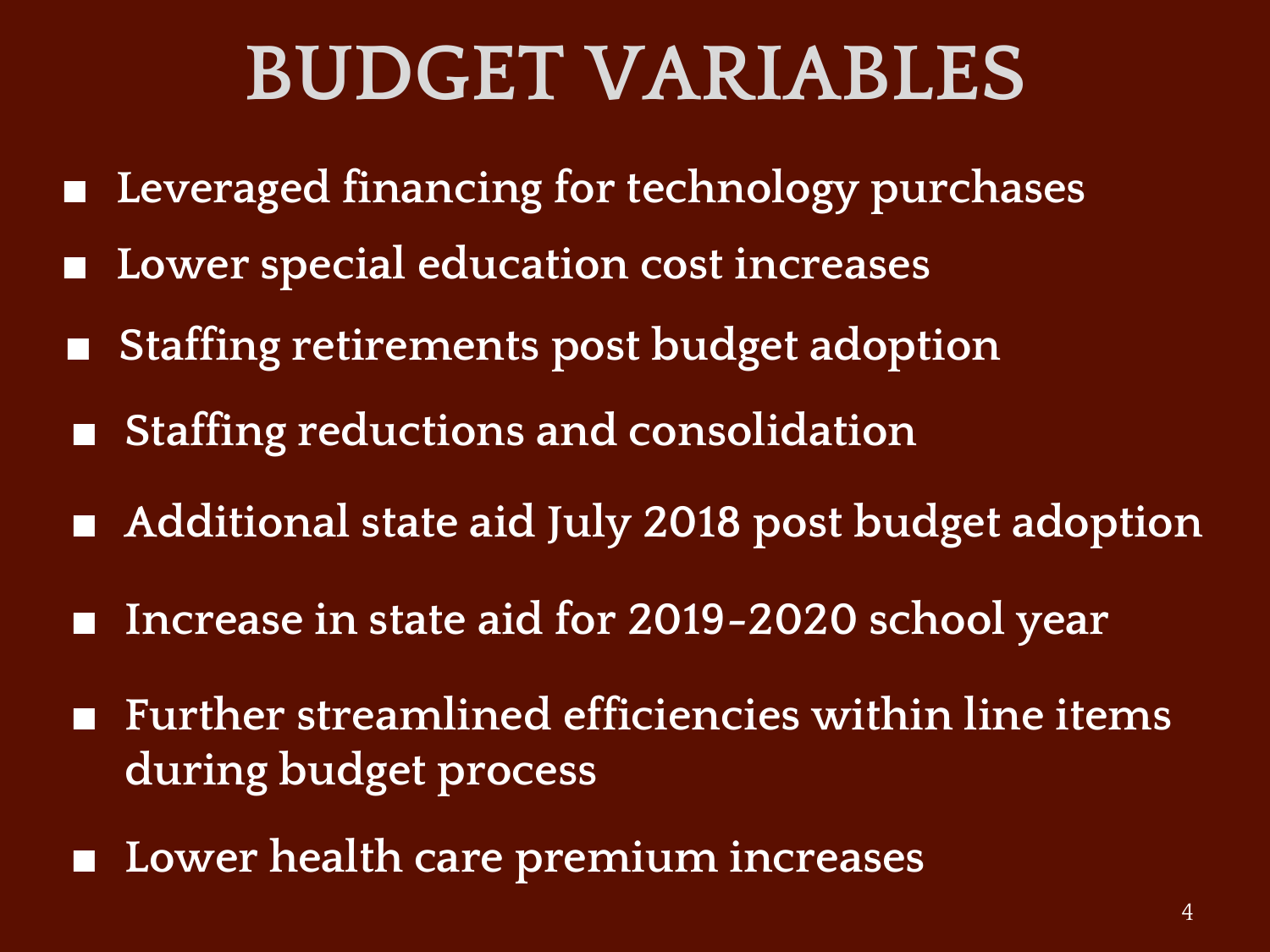#### **BUDGET PROGRESS UPDATE 2019-2020 2018-2019**

- **VHS Mandarin reduced to 80%**
- **HBW Mandarin reduced to 80%**
- **VHS English teacher position eliminated**
- **VHS Math teacher position eliminated**
- **VHS Mandarin increased to 100%**
- **HBW Mandarin increased to 100%**
- **Restored 100% VHS English teacher position**

■ **Increased Math teacher via three 6th period stipends to reduce class size, as needed**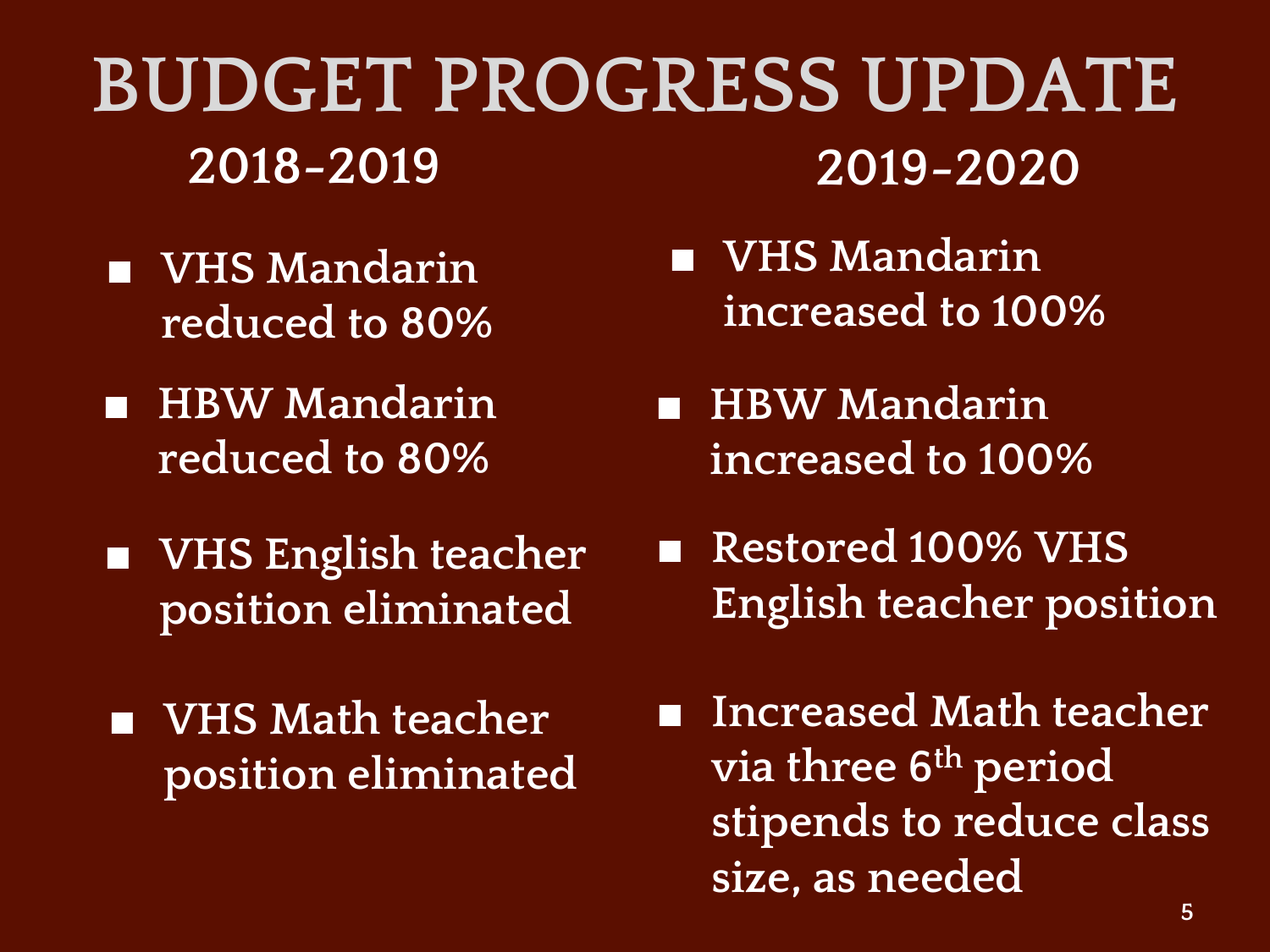## **BUDGET PROGRESS UPDATE 2018-2019 2019-2020**

- **Two Maintenance positions eliminated**
- **Director of Facilities position eliminated**

- **Elementary Technology Facilitator positions eliminated**
- **Eliminated Director of Counseling position**
- One Maintenance **position restored**
- **Director of Facilities NOT budgeted & department will continue to be led by Superintendent**
- **Elementary Technology Facilitator positions will NOT be restored (tech embedded in classroom)**
- **Restored Director of Counseling position**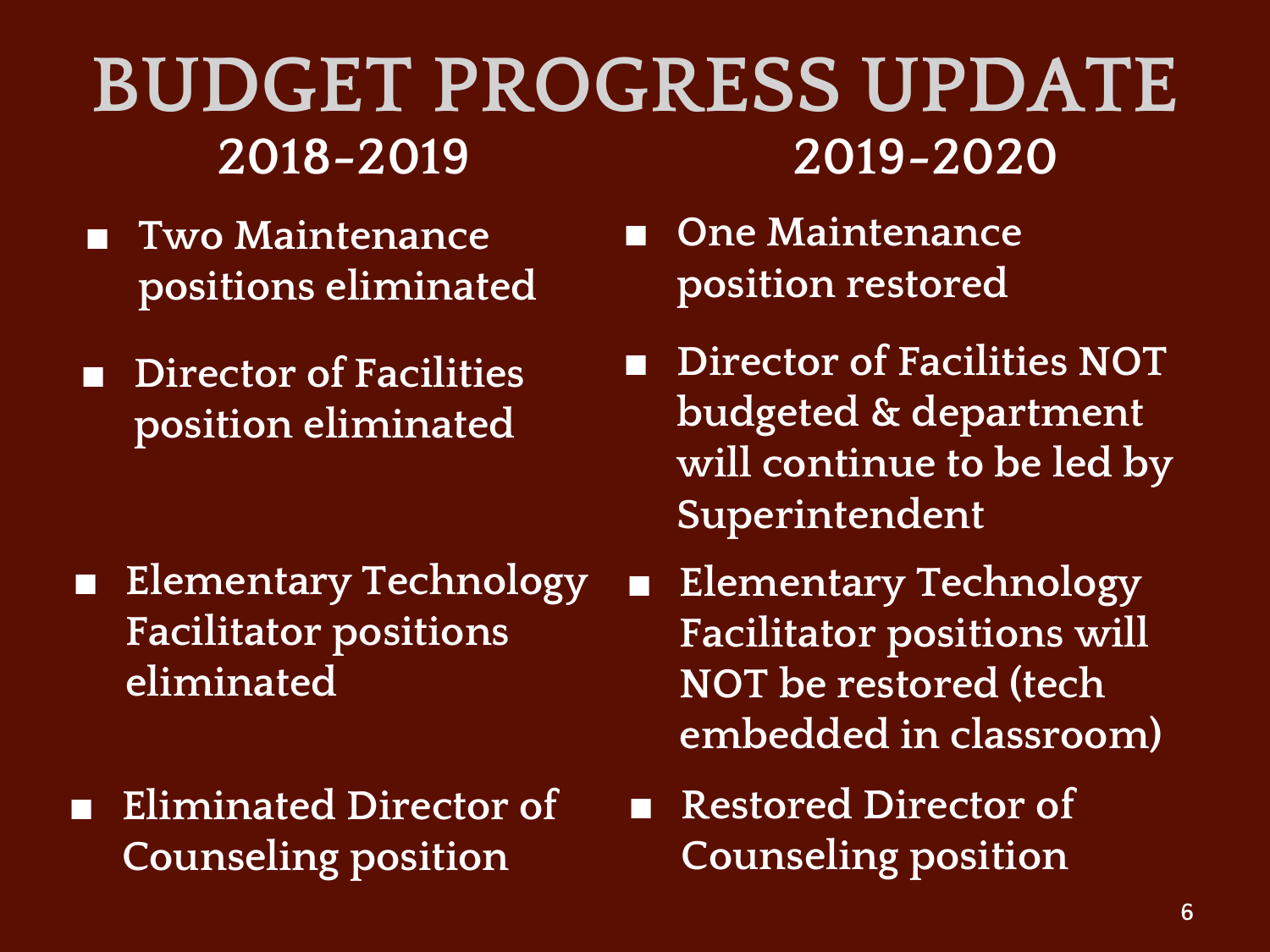## **BUDGET PROGRESS UPDATE NEW ADDITIONS TO STAFF & PROGRAM**

- **Increase HBW French teacher from 80% to 100%**
- **Increase VHS Graphics teacher from 60% to 100%**
- **Budgeted funds to accommodate 6th period stipends over summer to reduce class size, where necessary**
- **Increase lunch aides hourly rate**
- **Two additional kindergarten teachers to accommodate enrollment increase**
- **Addition of new special education teacher for new VHS instructional program**
- **New 60% Board Certified Behavior**
- **Analyst (BCBA) Increase elementary art teacher from 80% to 100%**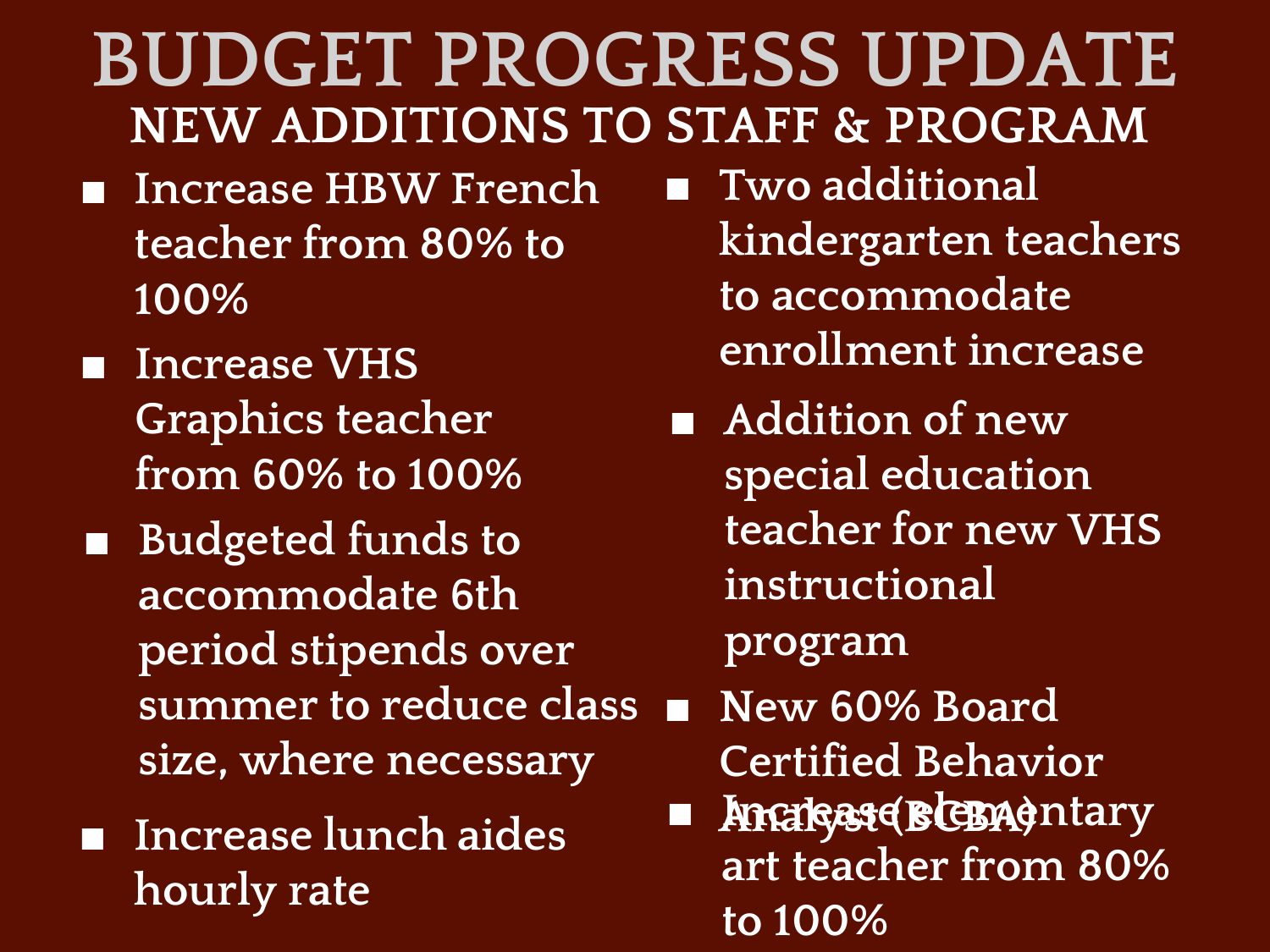# **BUDGET FACTS**

- **The enrollment and health benefit adjustment total was \$243,964**
- **The general fund tax levy increase is 2.74%**
- Tax increase is approximately \$183 per **household**
- **The 2019 average assessed home is \$429,600**
- **The average school tax paid by residents last year was \$6,375**
- Tax rates per \$100 of assessed valuation
	- **\$ 1.76 Schools**
	- **\$ .81 Municipality**
	- **\$ .60 County**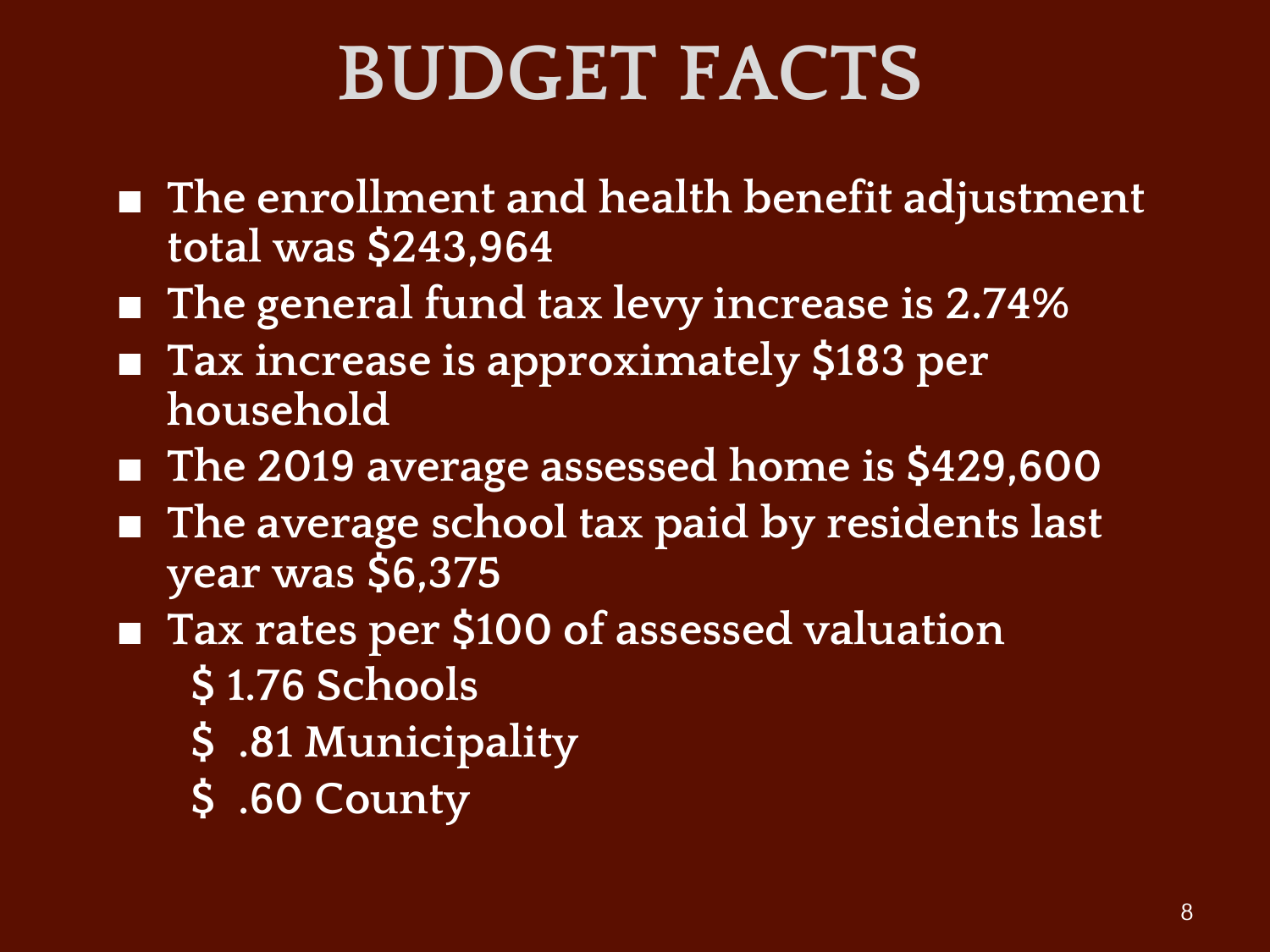# **2019-2020 REVENUES \$36,457,053**

- Local Taxes **\$ 34,250,431 93.95%**
- **State Aid \$ 1,442,837 3.96%**
- **Extraordinary Aid, \$ 763,785 2.09% Tuition, Miscellaneous Revenue, Budgeted Fund Balance, Withdraw from Capital Reserve**

#### **HISTORY OF STATE AID FOR THE DISTRICT**

| 2009<br>$\bullet$                          | \$1,445,000           |   |
|--------------------------------------------|-----------------------|---|
| 2010<br>$\bullet$                          | \$70,000              |   |
| 2011<br>$\bullet$                          | \$545,900             |   |
| $-2012-15$                                 | $$843,000 - $888,000$ |   |
| 2016<br>$\bullet$                          | \$917,000             |   |
| $\overline{\phantom{0}}$ 2017<br>$\bullet$ | \$1,004,000           |   |
| 2018<br>$\bullet$                          | \$1,288,000           |   |
| 2019<br>$\bullet$                          | \$1,442,837           | 9 |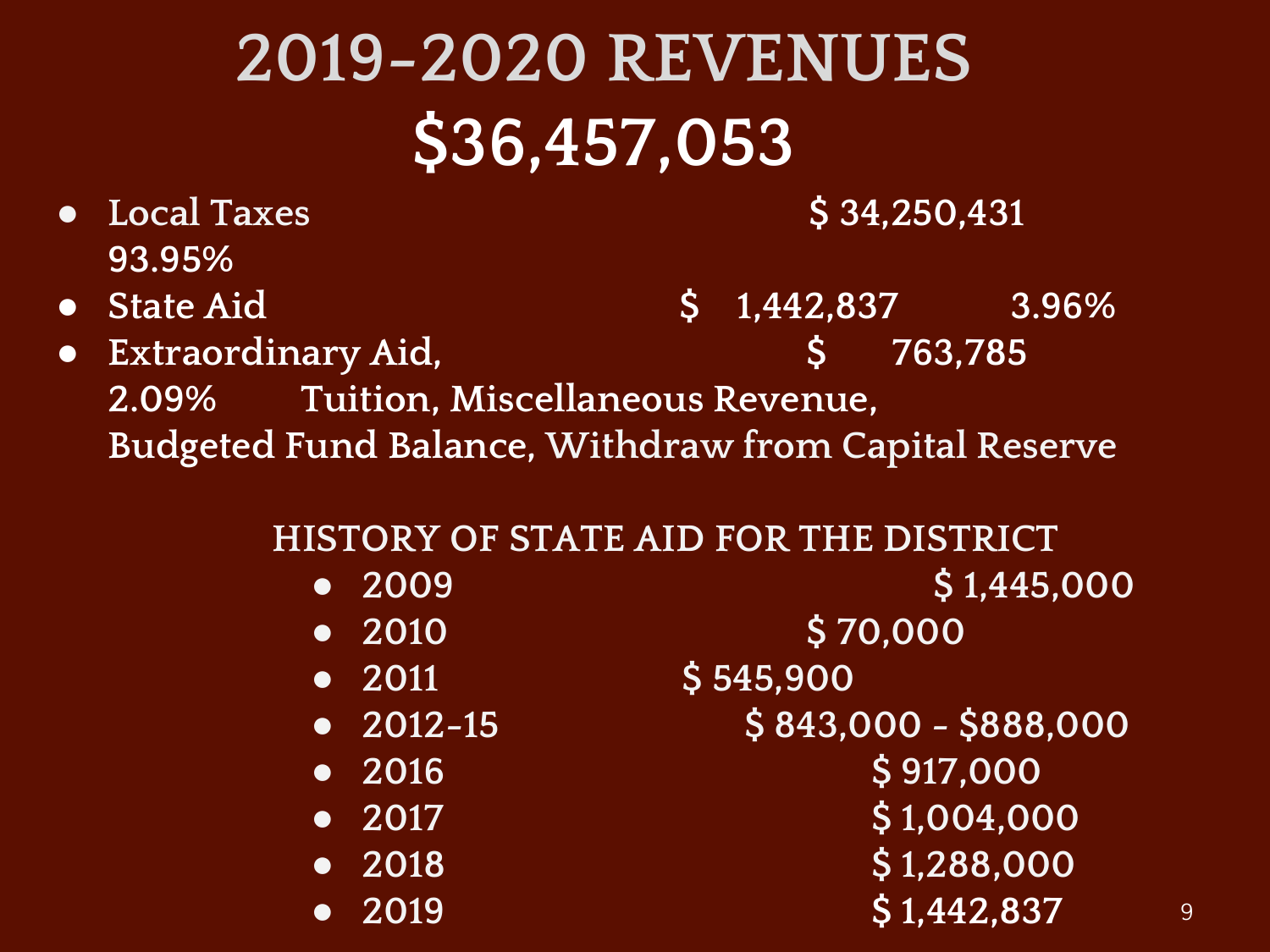### **2019-2020 PROPOSED EXPENDITURES \$36,457,053**

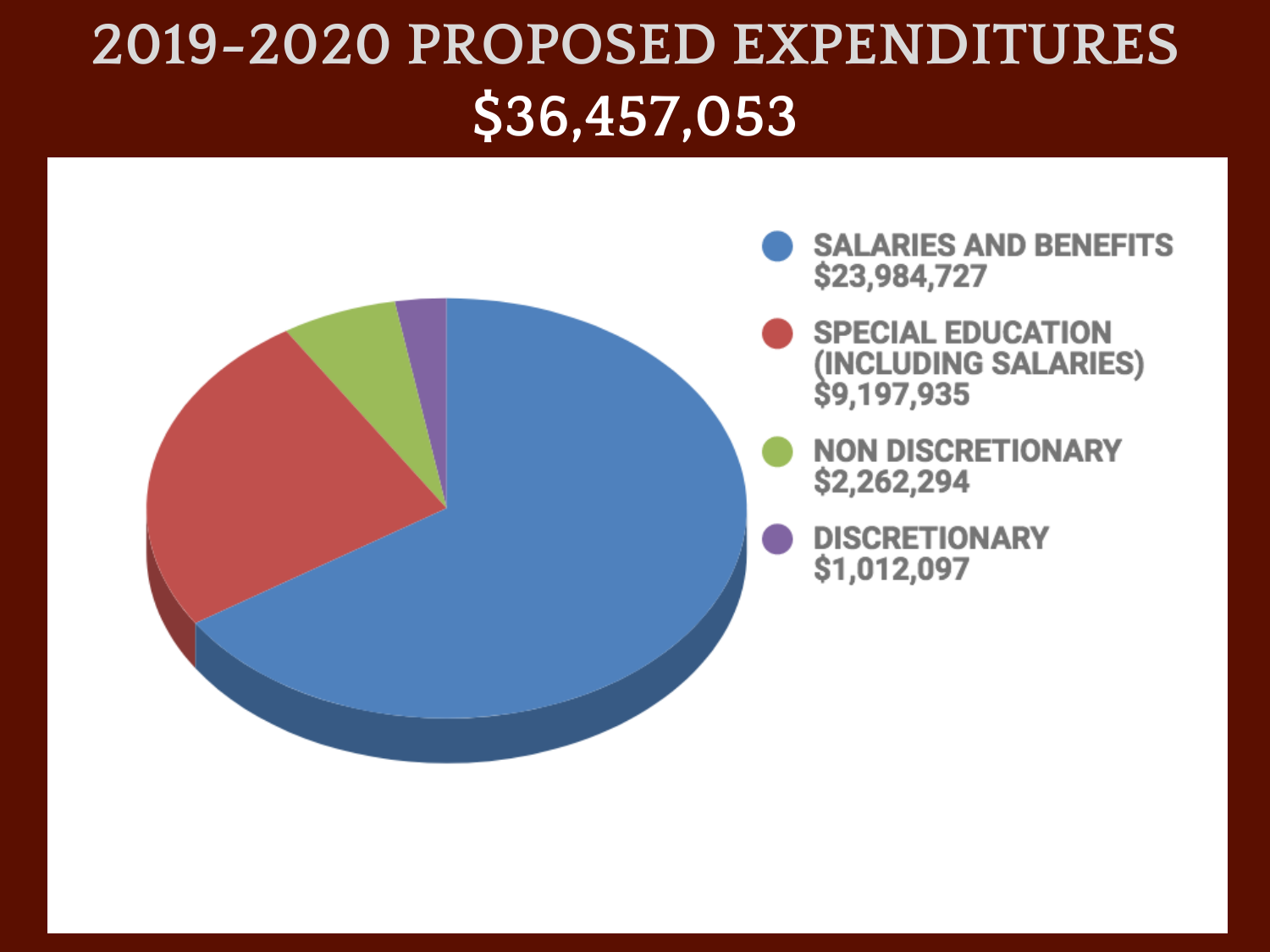# **Five-Year Summary**

|                                                                                                                       | 2014-2015<br><b>ADOPTED</b> | 2018-2019<br><b>ADOPTED</b> | 2019-2020<br><b>ADOPTED</b> | 1-YEAR<br><b>CHANGE</b> | <b>5 YEAR</b><br><b>CAGR</b><br>Compounded<br><b>Annual Growth</b><br>Rate |
|-----------------------------------------------------------------------------------------------------------------------|-----------------------------|-----------------------------|-----------------------------|-------------------------|----------------------------------------------------------------------------|
| <b>SALARIES</b>                                                                                                       | \$16,748,073                | \$16,930,169                | \$18,600,612                | 9.87%                   | 2.12%                                                                      |
| <b>BENEFITS</b>                                                                                                       | \$4,690,638                 | \$5,233,413                 | \$5,384,115                 | 2.88%                   | 2.80%                                                                      |
| <b>SPECIAL EDUCATION</b>                                                                                              | \$6,490,897                 | \$9,106,517                 | \$9,197,935                 | 1%                      | 7.22%                                                                      |
| <b>NON-DISCRETIONARY</b><br>(professional<br>development,<br>curriculum writing,<br>custodial and<br>maint. supplies) | \$1,993,204                 | \$2,089,372                 | \$2,262,294                 | 8.28%                   | 2.57%                                                                      |
| <b>DISCRETIONARY</b><br>(regular classroom<br>and co-curricular<br>supplies)                                          | \$1,040,291                 | \$1,042,916                 | \$1,012,097                 | $-2.96%$                | $-.55%$                                                                    |
| <b>TOTAL</b>                                                                                                          | \$30,963,104                | \$34,399,387                | \$36,457,053                | 5.98%                   | 3.32%                                                                      |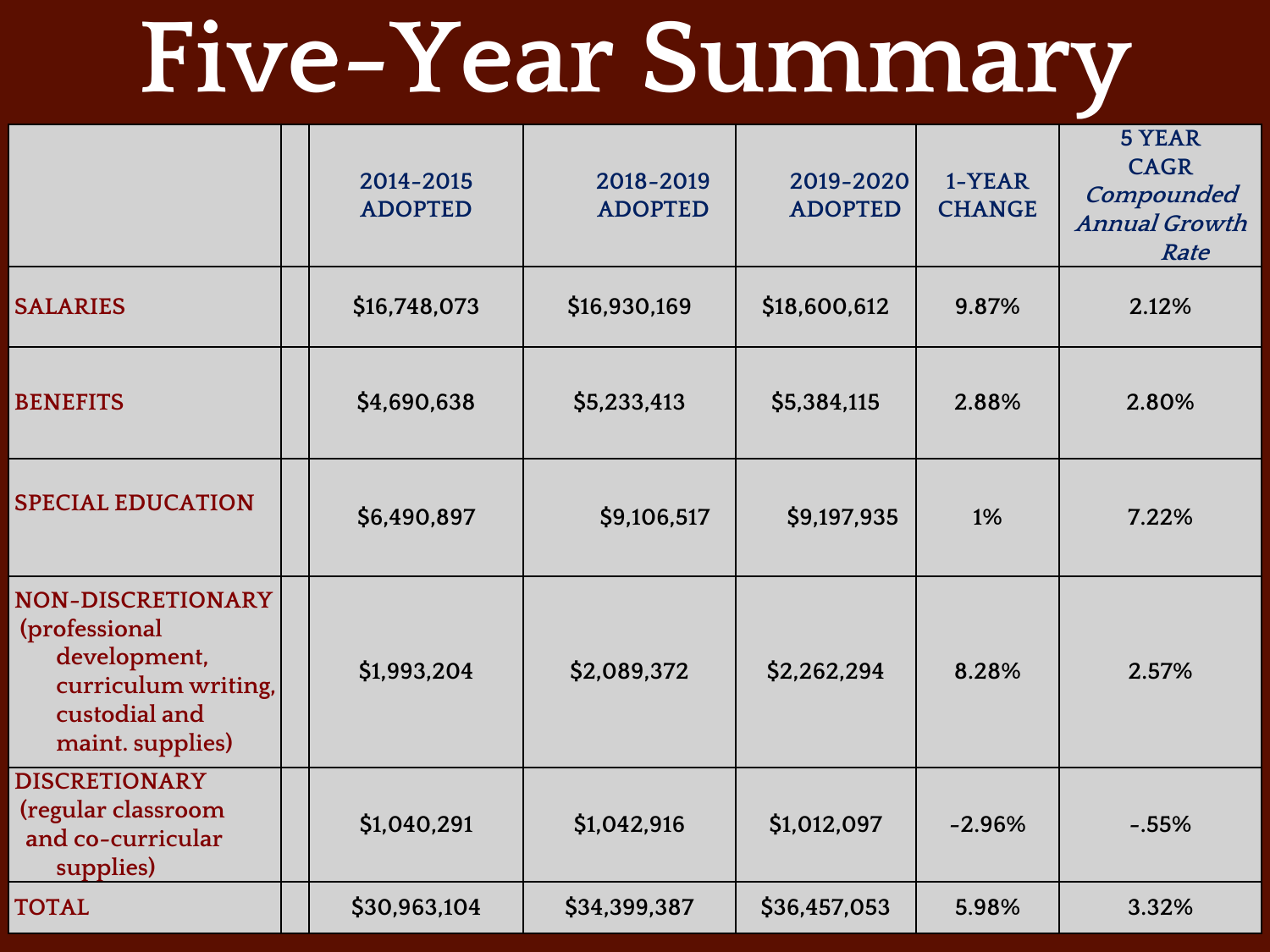# **BENEFIT COSTS**

#### • **Cost of health benefit plan includes health, dental & vision**

- **Family \$32,645**
- **Husband and Wife \$27,599**
- **Parent and child \$18,566**
- **Single \$12,487**
- **179 staff benefits cost \$4,400,000 less employee contribution of \$920,000**
- **75 staff members opt-out & cost is \$350,000**
- **Social security, pension & unemployment costs approximately \$867,000**
- **Workman's compensation insurance costs approximately \$202,000**
- **Board liability & property insurance costs approximately \$228,000**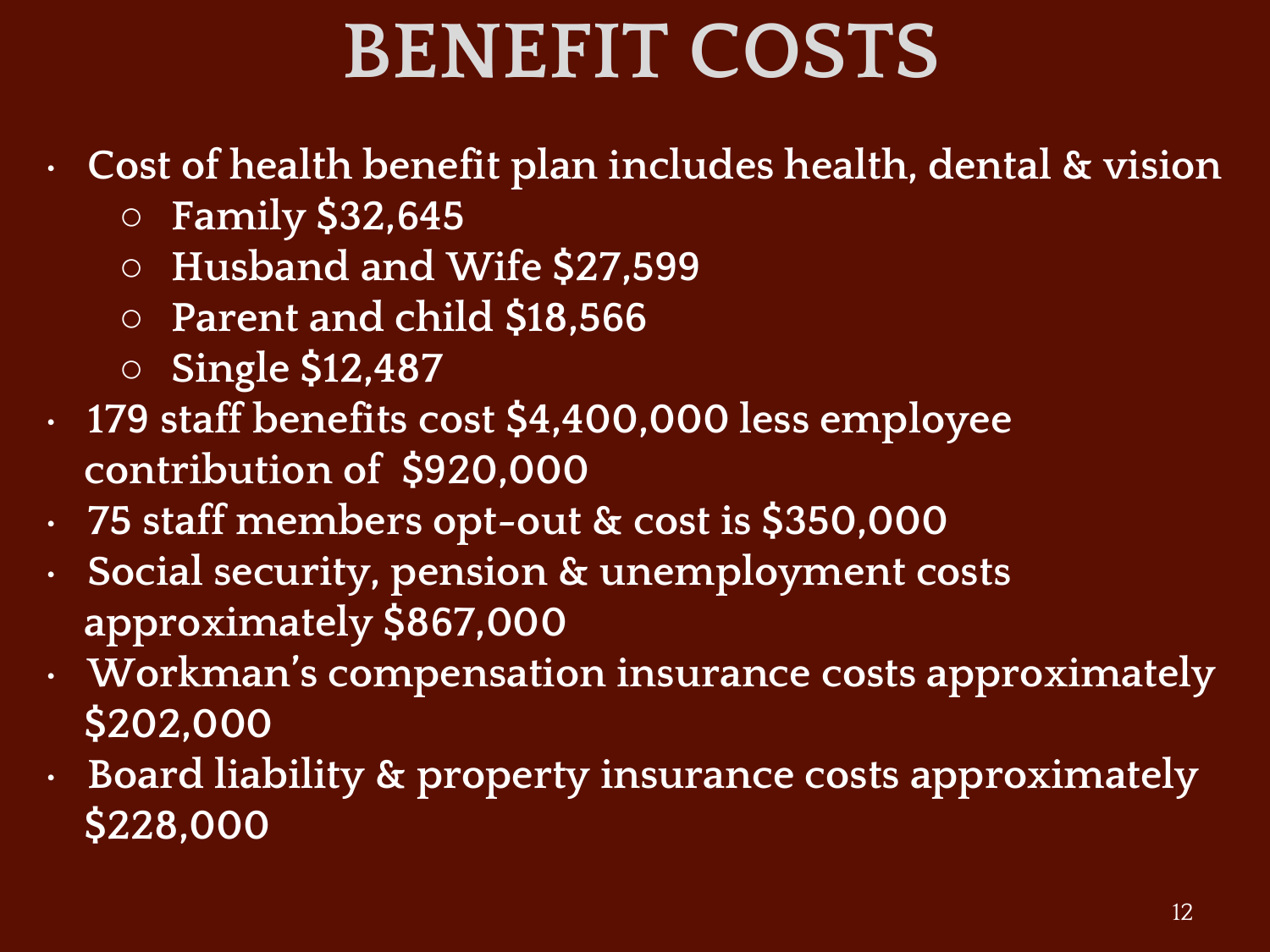# **NON-DISCRETIONARY & DISCRETIONARY SPENDING**

#### **NON-DISCRETIONARY**

- **Staff in-service and professional development**
- **Testing**
- **Legal and auditing fees**
- **Liability insurance**
- **Buildings and grounds**
- **Copier and technology leases**
- **Postage**
- **Phones and internet service**
- **Advertising**
- **Office supplies**
- **ESIP lease payment**

#### **DISCRETIONARY**

- **Classroom supplies**
- **Health supplies**
- **Guidance supplies**
- **Library and audio visual supplies**
- **Athletic and cocurricular supplies**
- **Computer and printer purchases**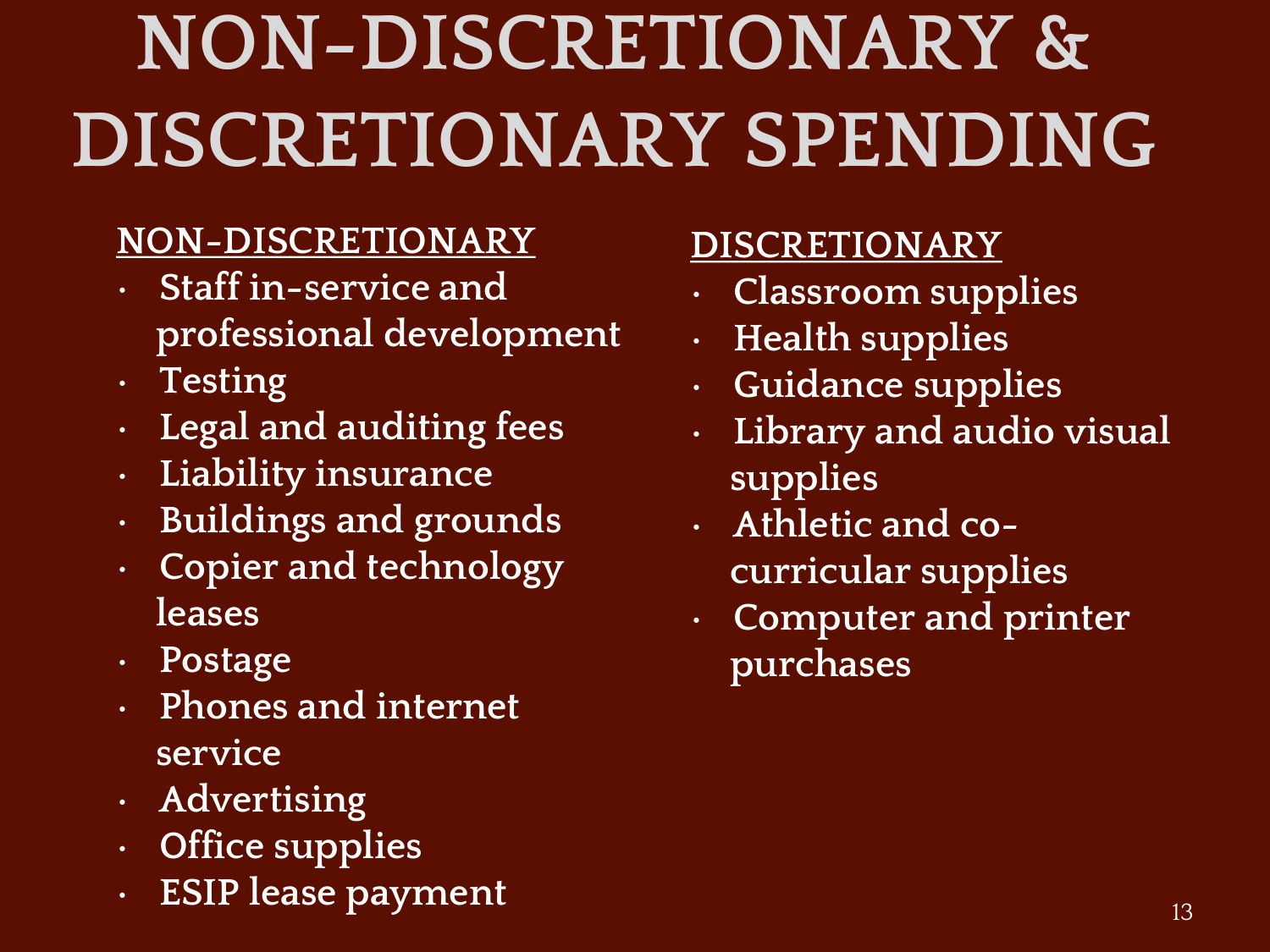## **SHARED SERVICES**

- **Joint landscaping & snow removal with Township of Verona**
- **Township of Verona pays for trash removal & recycling**
- **Pooled health, dental, workman's comp & liability insurance with various school districts**
- **Pooled purchasing of school & custodial supplies with various school districts**
- **Shared costs for special education transportation with various school districts**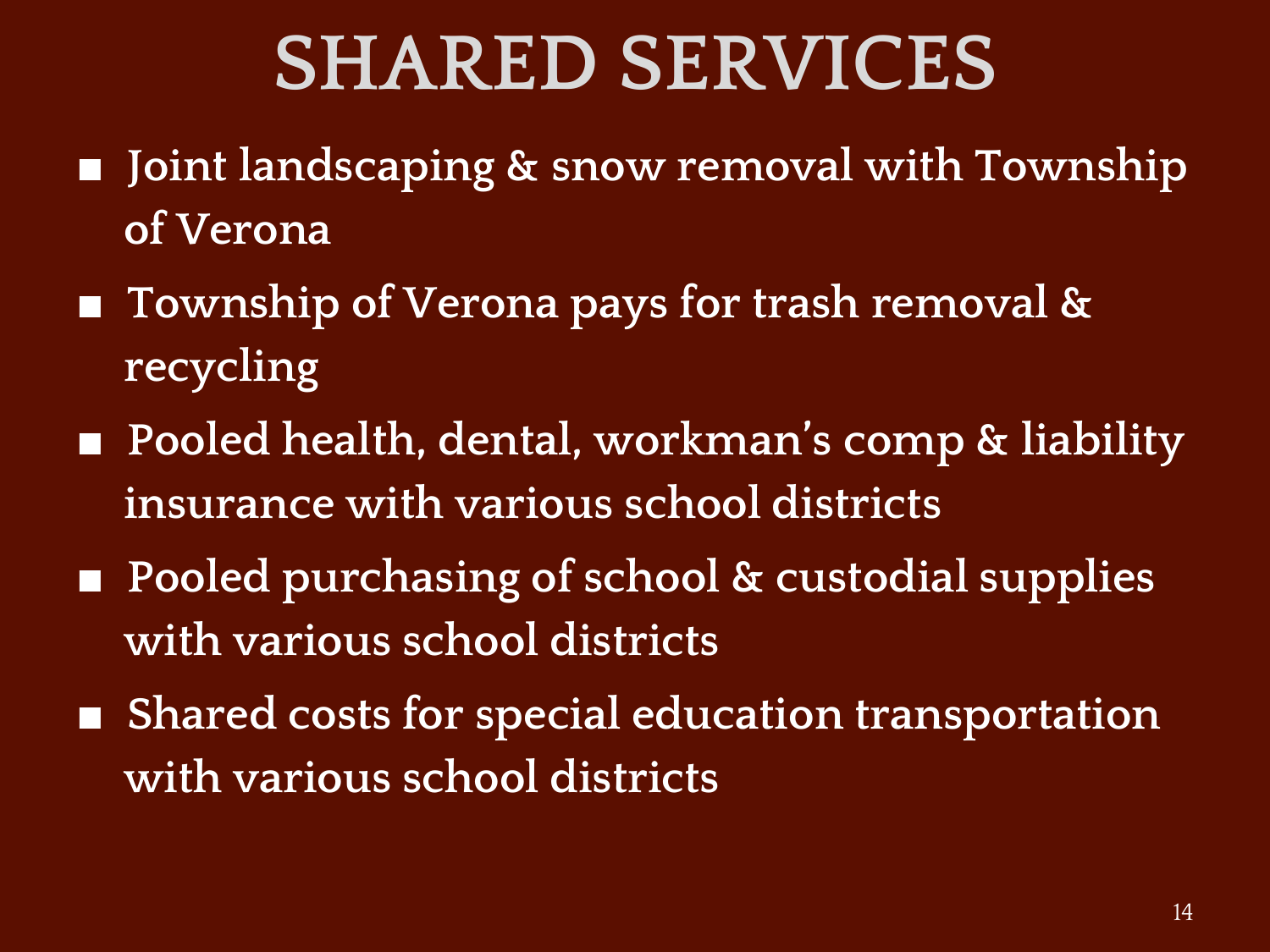## **2019-2020 CURRICULAR INITIATIVES ELEMENTARY**

- **Continue professional development & differentiation Reading & Writing Workshop & building classroom libraries K-4**
- **Revise ELA curriculum writing K-4**
- **Revise Mandarin curriculum in grades 1-4**
- **Continue professional development & support rich math tasks using Japanese Lesson Study approach K-2 & 4**
- **Pilot math series, Dimensions, in grade 3 & support professional development via math trainer**
- **Continue support OF inquiry-based science with STC Curriculum, K-4**
- **Review & revise standards based elementary report cards**
- **Continue support of elementary Academic Literacy coaches**
- **Continue to update PE & Health curriculum revisions**
- **Support summer Makerspace exploration curriculum**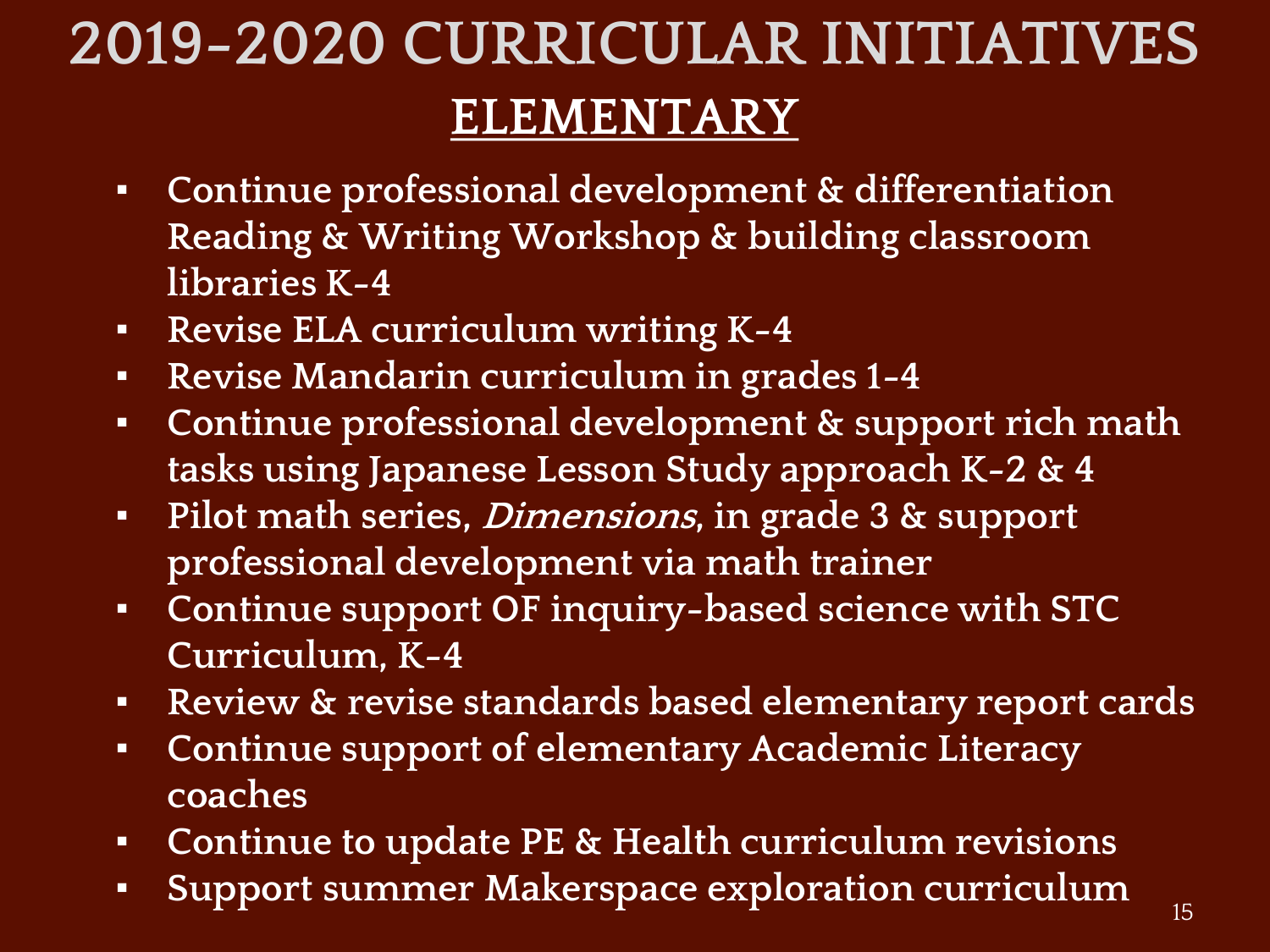### **2019-2020 CURRICULAR INITIATIVES**

#### **H.B. WHITEHORNE**

- **Continue professional development & support with differentiation in Reading & Writing Workshop (grade 5), Balanced Literacy (grades 6-8) , continue building classroom libraries grades 5-8**
- **Investigate cross-curricular opportunities with ELA/SS**
- **Revise Mandarin curriculum grades 5-8**
- **Continue professional development & support rich math tasks using Japanese Lesson Study approach grades 5-8**
- **Develop Financial Literacy Cycles grades 6-8**
- **Continue support of inquiry-based science STC 5-8**
- **TE&D curricula revisions; Computer Science curriculum revisions**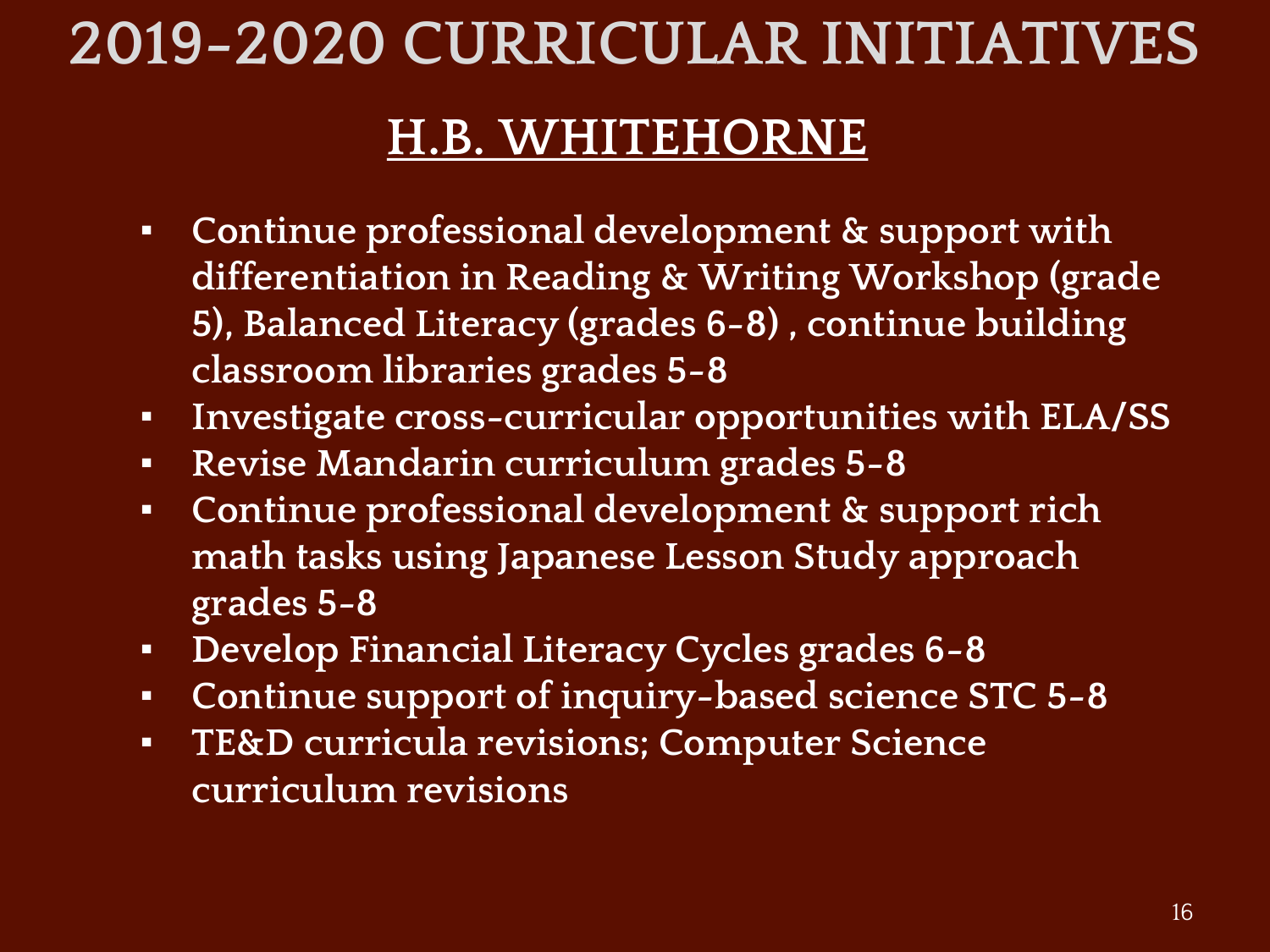### **2019-2020 CURRICULAR INITIATIVES**

#### **VERONA HIGH SCHOOL**

- **Revise English IV Creative Writing & link Graphic Arts course, Journalism & Broadcast Journalism curricula revisions**
- **Support ELA Book Club initiative grades 9-11**
- **Revise AP US History II, AP Govt. & Politics, Global Perspectives, and History & Hollywood Cinema**
- **Revise Mandarin II, III, IV, AP curriculum**
- **Revise Statistics, Trigonometry, & Discrete mathematics**
- **Review NGSS Biology, Chemistry, Physics, & Env. Sci.**
- **TE&D curriculum revisions**
- **Create Digital Photo II, Social Media Marketing courses**
- **Percussion (grades 4-12), Music Theory I, & AP Music Theory curriculum writing**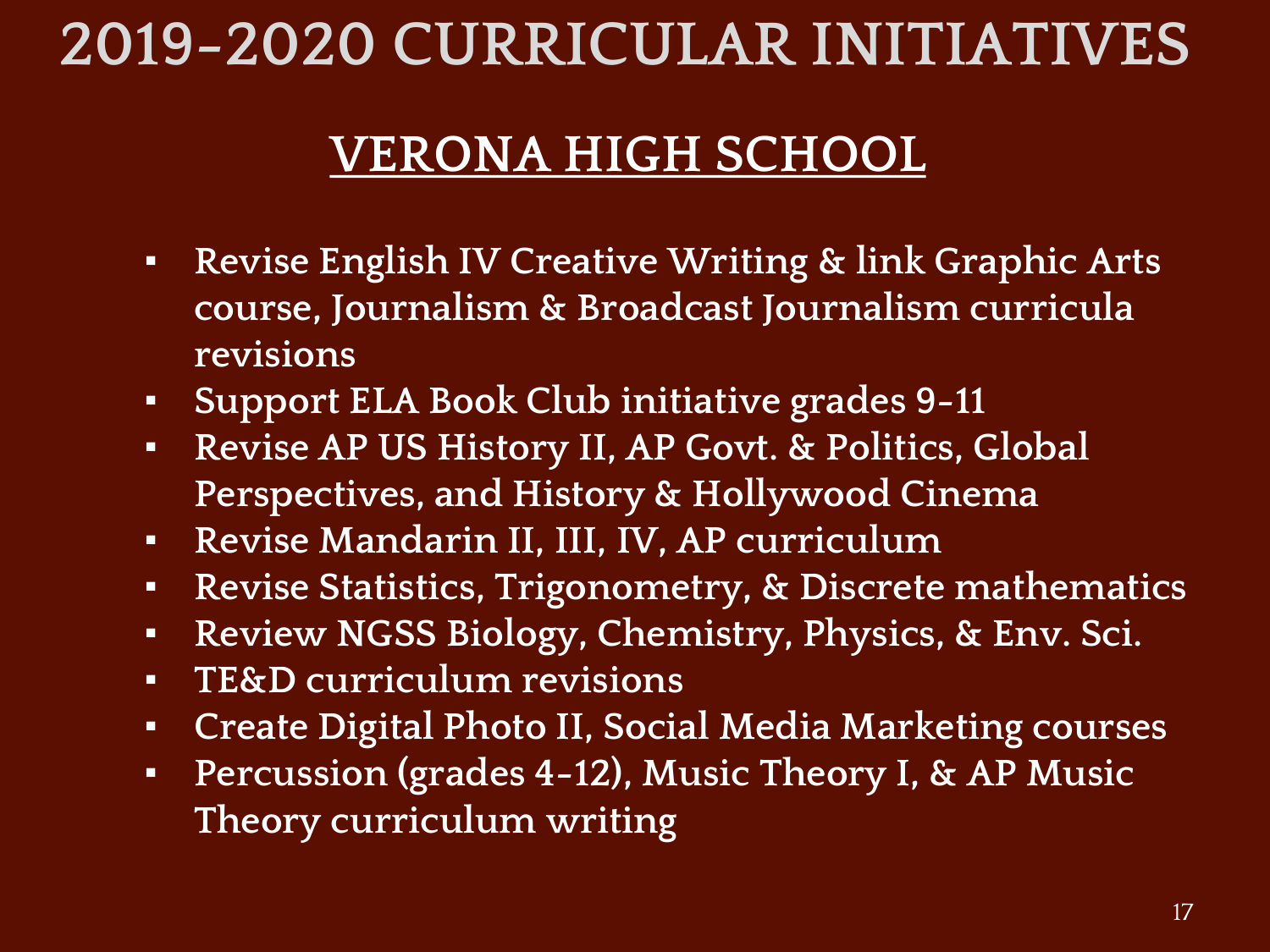## **SPECIAL SERVICES 2019-2020 PLANS**

| PROGRAM CONTINUITY                                                                                              | <b>ADDITIONAL SERVICES</b>                                                                                  | <b>INITIATIVES</b>                                               |  |  |
|-----------------------------------------------------------------------------------------------------------------|-------------------------------------------------------------------------------------------------------------|------------------------------------------------------------------|--|--|
| <b>Language Sensory Social</b><br>$\bullet$<br>Program (LSS) (PreK-12)<br><b>Learning Language</b><br>$\bullet$ | <b>Related Services (PreK-12)</b><br>$\bullet$<br>Speech/Language<br>$\bullet$ .<br>Counseling<br>$\bullet$ | Language Sensory Social<br>Program (LSS)<br>Addition of .60 BCBA |  |  |
| <b>Disability Program (LLD)</b><br>$(PreK-12)$                                                                  | <b>OT</b><br>$\bullet$ .<br><b>PT</b><br><b>District Full-time</b><br>$\bullet$                             | <b>Special Education Teacher at</b><br><b>VHS</b>                |  |  |
| <b>Resource Room</b><br>Replacement (RR) (2-12)                                                                 | <b>Behavior Analyst</b><br>Elementary Academic<br>$\bullet$<br><b>Success and Engagement</b>                | English certified<br>$\bullet$                                   |  |  |
| <b>Supplemental Instruction</b><br>$\bullet$<br>- Push in and Pull out (SI)<br>$(Prek - 4)$                     | Program - ASE Counselor<br><b>Professional Development</b><br>$\bullet$<br>to support District's            |                                                                  |  |  |
| In Class Instruction (ICI)<br>$(5-12)$                                                                          | initiatives & programs<br><b>Sensory Rooms</b><br>$\bullet$<br><b>Effective School Solutions</b>            |                                                                  |  |  |
| Supplemental Aides and<br>Services (PreK-12)                                                                    | $\bullet$<br>$(5-12)$<br>Purchases of supplies and<br>$\bullet$                                             |                                                                  |  |  |
| <b>Extended School Year</b><br>$(ESY)$ (PreK-12)                                                                | materials for instructional<br>purposes                                                                     |                                                                  |  |  |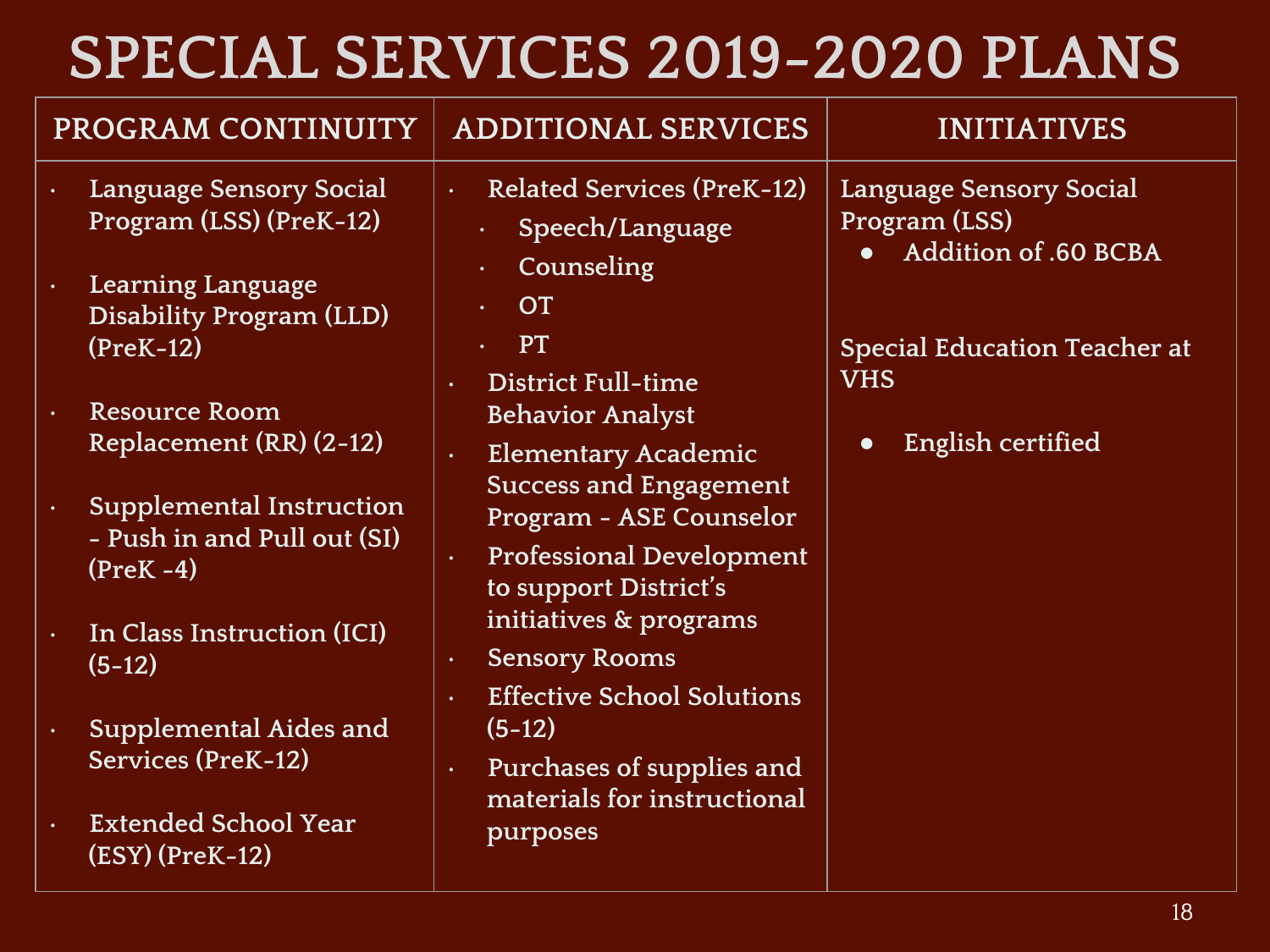# **PROPOSED B&G PROJECTS 2019- 2020**

#### **Budgeted for 2019-2020**

- **Roof repairs as needed**
- **Mulch all playgrounds**
- **Repair and repaint VHS lockers**

#### **Referendum Proposal**

- **Roof replacement**
- **Stage Rigging**
- **Track replacement**
- **Window & facade repair/replacement**
- **Elementary playgrounds**
- **Replace VHS gym floor** 20 *Particularly 20**Z***<sub>20</sub>**

#### **Referendum Proposal**

- **Replace assembly doors**
- **Rekey VHS & HBW**
- **Renovate VHS & HBW locker rooms**
- **Renovate Athletic Trainer's office**
- **Parking lot & playground paving**
- **Phones & Sound System**
- **Boiler Repairs**
- **Masonry & Railings**
- **Floor/wall tile replacement**
- **HBW gym door**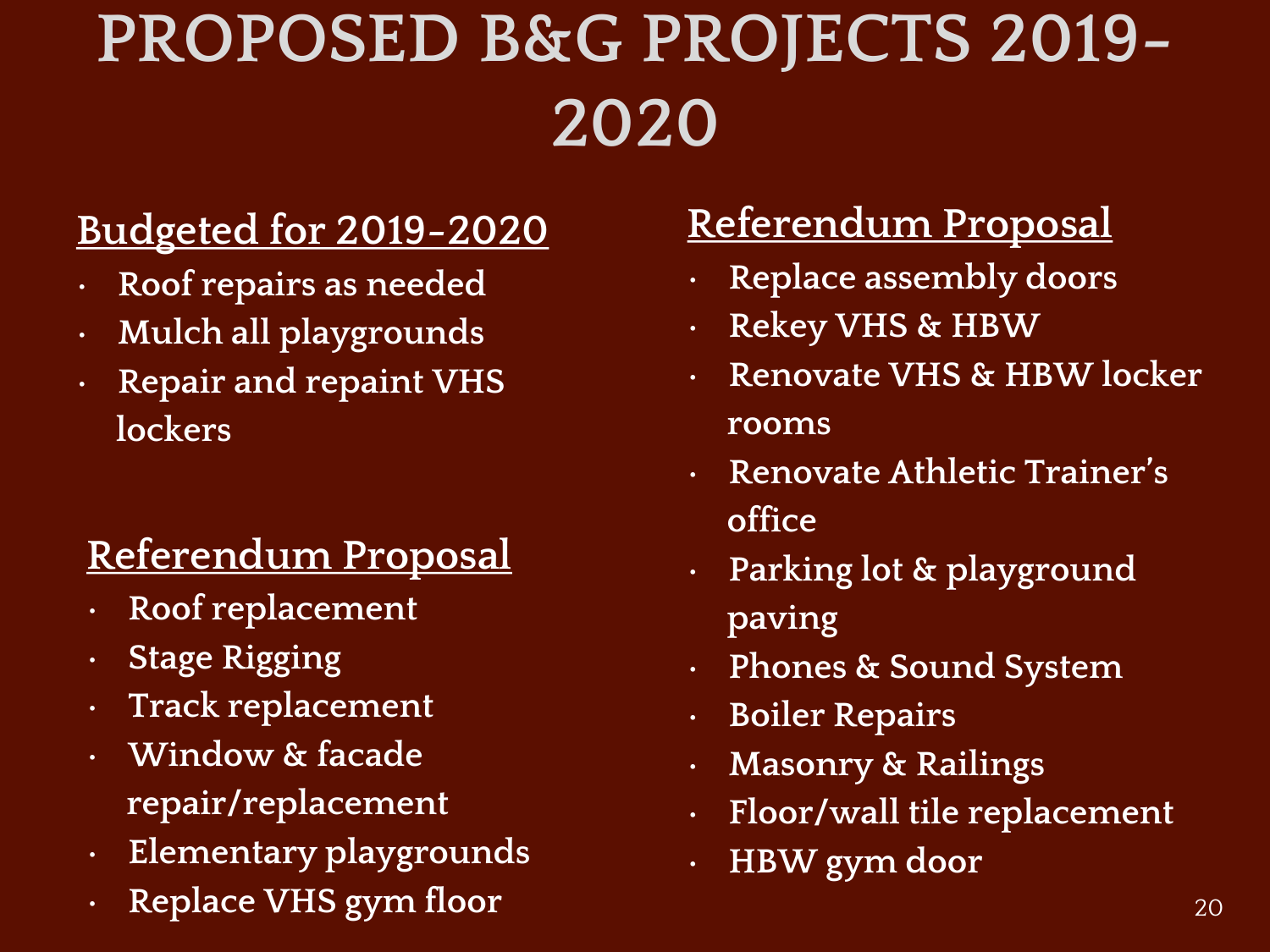## **COMPARABLE DISTRICTS**

**(Based on 17-18 State has not yet updated the spending guide for 18-19 comparison purposes)**

| <b>SCHOOL</b><br><b>DISTRICTS</b>              | <b>TOTAL</b><br><b>SPENDING PER</b><br><b>PUPIL</b> | <b>CLASSROOM</b><br><b>SUPPLIES</b> | <b>EXTRA-</b><br><b>CURRICULAR</b> | <b>AVERAGE</b><br><b>PROPERTY</b><br><b>TAXES</b> |
|------------------------------------------------|-----------------------------------------------------|-------------------------------------|------------------------------------|---------------------------------------------------|
| <b>BERKELEY</b><br><b>HEIGHTS TWP</b>          | 16,801                                              | 222                                 | 626                                | $\overline{12,767}$                               |
| CALDWELL-<br><b>WEST CALDWELL</b>              | 14,978                                              | 338                                 | 527                                | 11,102                                            |
| <b>GLEN RIDGE BORO</b>                         | 15,493                                              | 546                                 | 563                                | 20,209                                            |
| <b>KINNELON BORO</b>                           | 17,494                                              | 272                                 | 621                                | 14,762                                            |
| <b>MADISON BORO</b>                            | 15,456                                              | 295                                 | 613                                | 13,090                                            |
| <b>MAHWAH TWP</b>                              | 18,982                                              | 439                                 | 561                                | 8,654                                             |
| <b>NEW</b><br><b>PROVIDENCE</b><br><b>BORO</b> | 13,932                                              | 374                                 | 512                                | 14,285                                            |
| <b>RAMSEY BORO</b>                             | 20,582                                              | 293                                 | 552                                | 12,538                                            |
| <b>VERONA BORO</b>                             | 12,916<br>(1st lowest)                              | 266<br>(2nd lowest)                 | 440<br>(1st lowest)                | 11,473<br>(3rd lowest)                            |